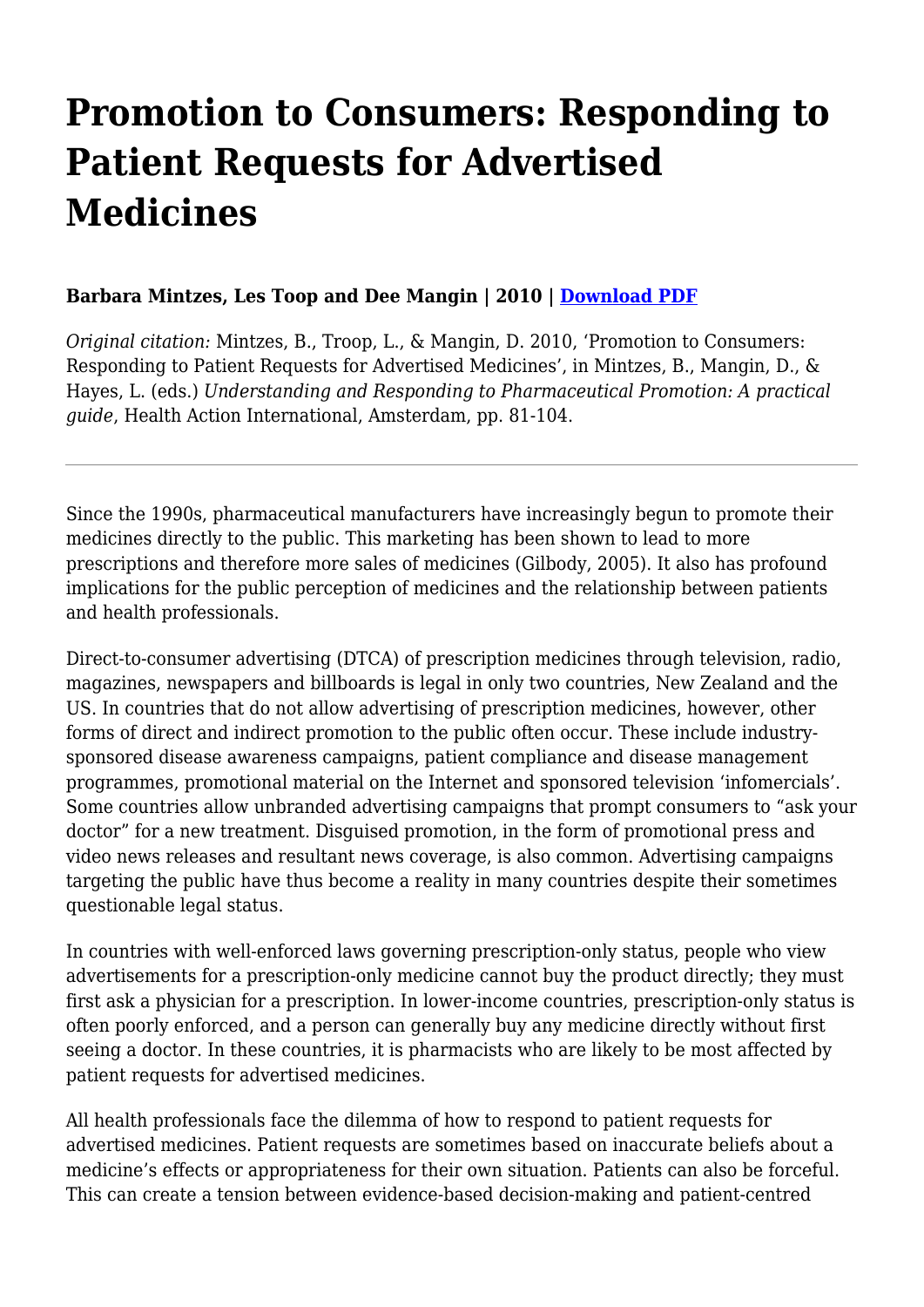care. Misunderstandings on both sides may interfere with appropriate care. It is important for health professionals to understand the mechanisms behind promotion-influenced patient requests and develop appropriate responses.

The aim of this chapter is to introduce you to the research evidence on consumer-directed advertising of medicines and the way that promotion targeting the general public affects prescribing decisions. The chapter also provides some guidance on ways to respond to patient requests for advertised medicines.

### **Aims of this chapter**

At the end of the session based on this chapter, you should be able to:

- Discuss, with examples, how promotion of medicines to the public has been shown to affect patient care;
- Describe the range of techniques used to promote medicines to consumers;
- Discuss strategies you can employ when responding to requests from patients driven by promotional messages.

### **Promotion's effects on behaviour**

Do patients request advertised medicines from their doctors and do doctors prescribe requested medicines? Research from both New Zealand and the US suggests that advertising of medicines does affect prescribing and use. Figure 1 shows the rates of prescribing for two types of asthma inhalers before and after a DTCA campaign for one of the inhalers, Flixotide (fluticasone). The graph shows that many patients who had been prescribed beclamethasone switched to fluticasone. These are two different types of corticosteroids used to prevent asthma attacks. At the time of this campaign, Flixotide (fluticasone) was more expensive than beclamethasone. It is no more effective at equivalent doses, but is more potent per microgramme, which can be a problem when switching, especially with treatment of children. This switch in medication resulted in expenditure of nearly US\$3 million more than if the less expensive inhaler had been used.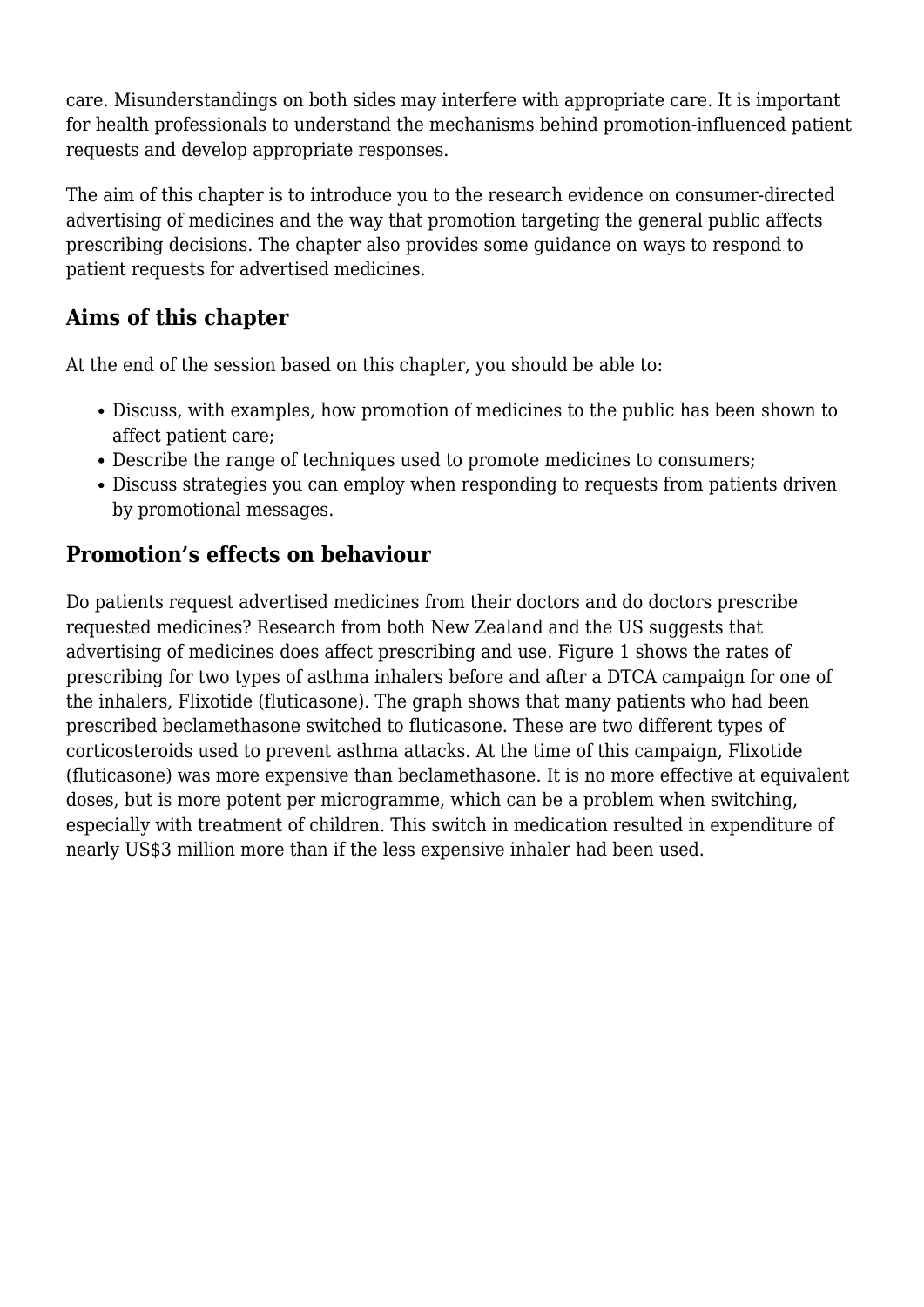

#### **Figure 1: DTCA leads to substitution of a more expensive steroid inhaler: dispensing data from New Zealand's public drug plan (PHARMAC)**

ICS = inhaled corticosteroids, BDP = beclamethasone dipropionate

(Source: PHARMAC; In Toop, 2003)

There is also evidence from the US that advertising affects the choice of medicine that is used. For example, a US analysis of a large administrative database of prescriptions found that more patients began use of an advertised brand of proton pump inhibitor (a medicine for gastric reflux and ulcers) than a similarly effective non-advertised brand when advertising levels were high and when their insurance plan covered most of the cost of their medicines (Hansen, 2005). This study suggests that when consumers are not paying directly for their medicines they are especially likely to be influenced by advertising.

The research arm of the US Congress, the US General Accounting Office, estimated in 2002 that eight million Americans requested and received medicines in response to DTCA each year, based on consumer surveys (Heinrich, 2002). New Zealand consumer surveys show proportionally similar results (Toop, 2003). In other words, advertising of medicines does lead directly to patient requests that result in increased prescription rates and rates of use.

### **How does advertising to the public affect prescribing?**

If a prescription medicine is advertised on television in New Zealand or the US, the viewer cannot simply go to the store and buy it, as they might buy an advertised pair of shoes or a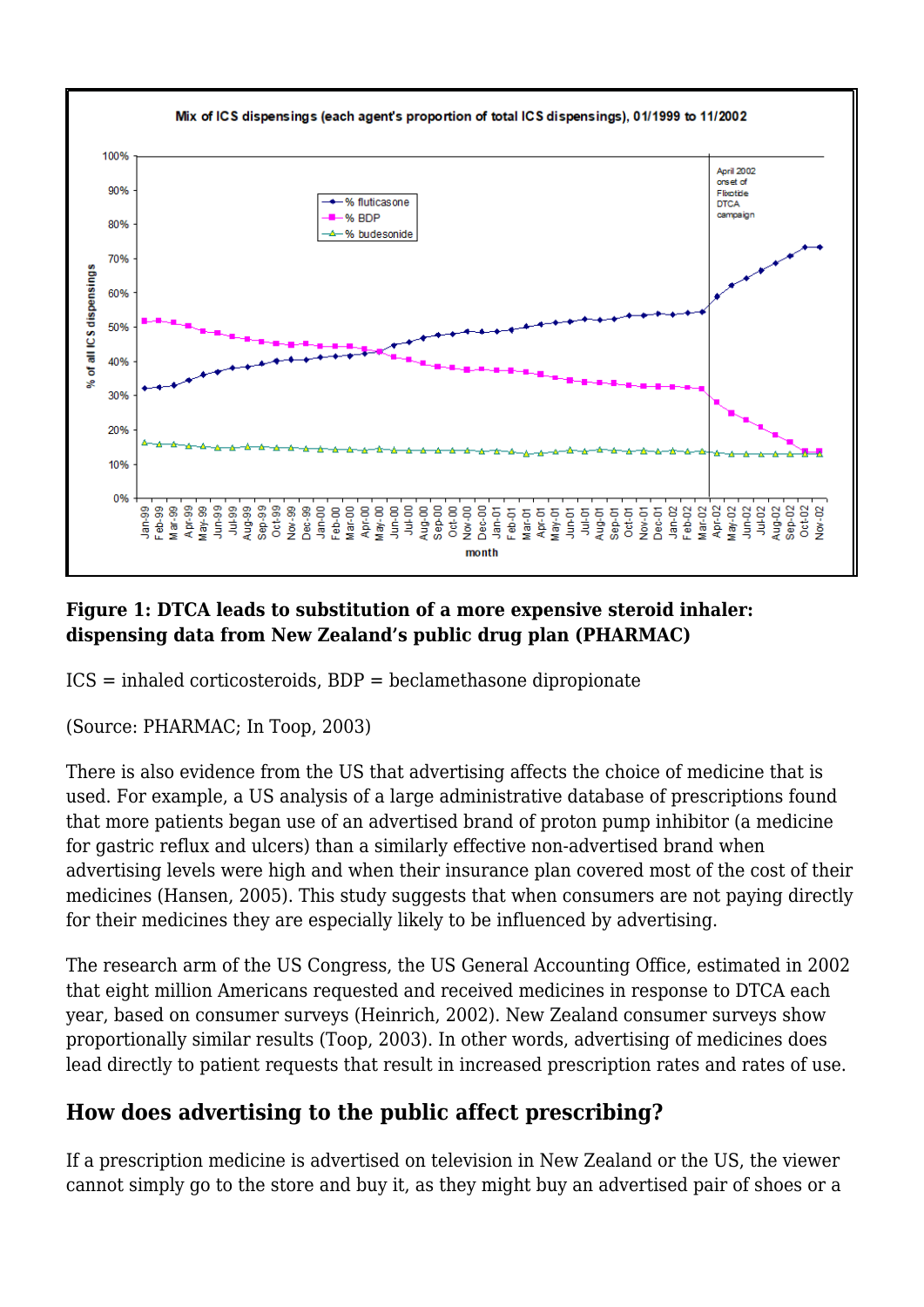soft drink. Viewers must ask their doctors for a prescription. However, prescriptions are medical treatments with inherent dangers, not consumer products, and doctors are legally responsible for the prescriptions they provide. So does advertising really affect prescribing decisions?

Two prospective studies in doctors' offices have compared consultations in which patients requested advertised medicines with consultations in which they did not. One was a comparison between patients of family doctors in Sacramento, US where DTCA is legal, and Vancouver, Canada, where DTCA is illegal but there is some cross-border exposure from the US (Mintzes, 2003). The other was an experimental study that compared consultations in which actresses pretending to be patients ('standardised patients') did and did not request an advertised medicine (Kravitz, 2005).

In the first study, patients filled in a questionnaire in the waiting room, which was matched with a physician questionnaire following the consultation. The physicians reported on all new prescriptions they had provided and any that the patient had requested. US patients and those with more self-reported exposure to DTCA were more likely to request an advertised medicine. Physicians prescribed three-quarters of requested DTCA medicines. However, they were often ambivalent about these decisions; they judged half of new prescriptions for requested advertised medicines to be only "possible" or "unlikely" choices for othersimilar patients. In contrast, physicians judged only one out of eight prescriptions for medicines not requested by patients to be "possible" or "unlikely" choices for other similar patients.

In the second study, the 'standardised patients' made nearly 300 unannounced visits to family doctors in three cities (Kravitz, 2005). The visits were randomly allocated to several scenarios. The 'patients' either described symptoms of clinical depression or of an 'adjustment disorder' – a normal response to a stressful life problem, moving to a new city and being unemployed. For each condition, the 'patient' either asked for a prescription for the antidepressant Paxil (paroxetine), which was advertised on television, for an antidepressant in general, or did not request a medicine.

The doctors prescribed antidepressants in just over half of the visits in which Paxil was requested for both clinical depression and adjustment disorder. In other words, if a patient requested this antidepressant, physicians were equally likely to provide an antidepressant prescription whether or not the patient had depression, the condition the medicine has been tested for and is approved to treat. 'Patients' with adjustment disorder who requested Paxil were 13 times as likely to receive an antidepressant prescription as those who did not request a medicine. The 'adjustment disorder' scenario was a normal response to a stressful life event; it should not have been treated with a medicine. Although these were actors, the study raises strong concerns about the negative effects of DTCA on prescribing quality.

In this study, those with a depression diagnosis were also more likely to receive standard follow-up care (i.e. care that was consistent with treatment guidelines for depression) if they either requested Paxil or asked generally for an antidepressant. A brand-specific request did not increase the rate at which they received this care. They were less likely to receive this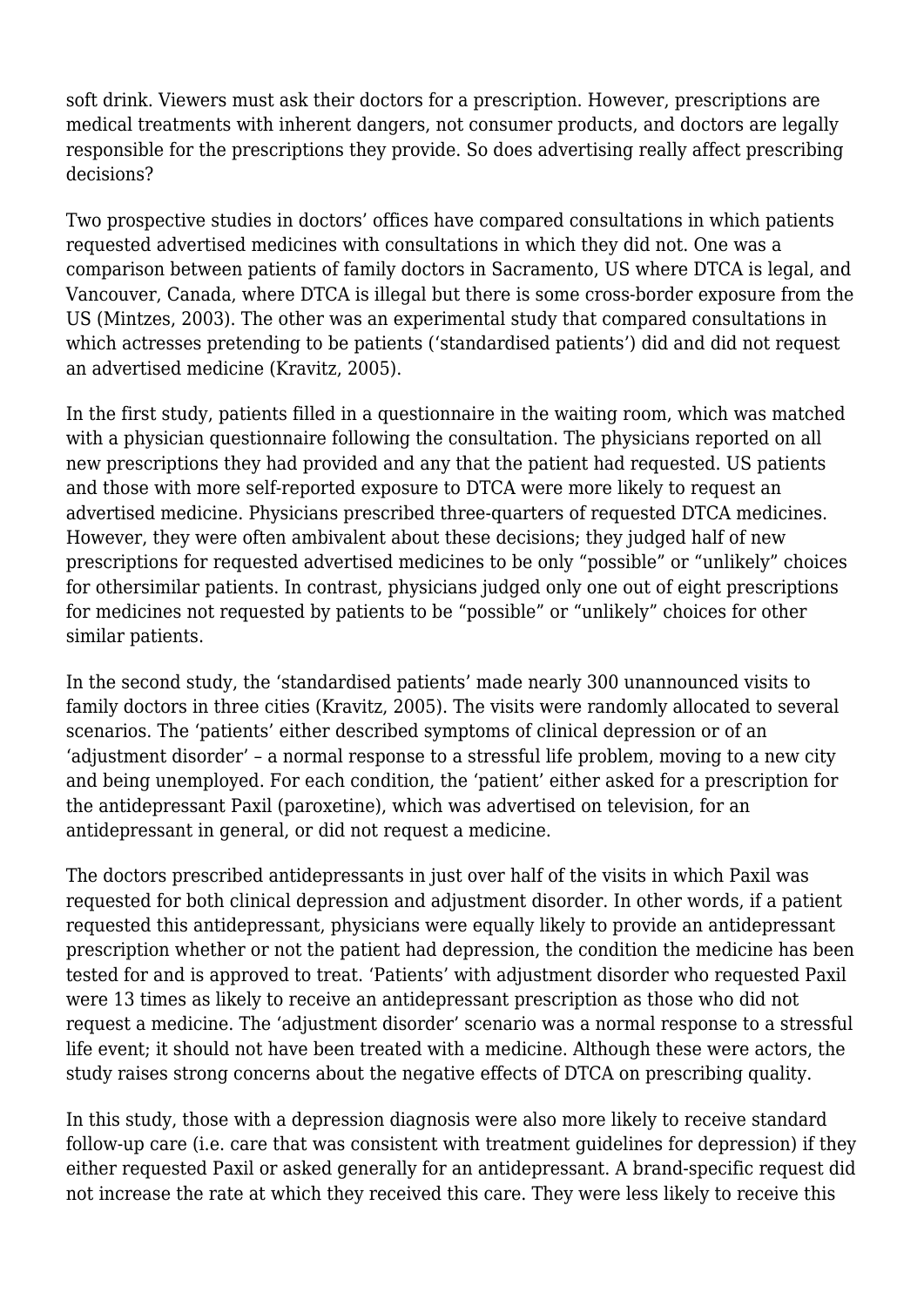level of care, which involved repeat visits and either pharmacotherapy or psychotherapy, if they did not ask for a medicine. However, after controlling for whether or not they received a prescription, there was no difference in whether 'patients' with adjustment disorder or depression received follow-up care (Epstein, 2007).

These studies suggest that advertising affects prescribing, both because doctors sometimes prescribe and pharmacists provide medicines they might not prescribe otherwise, and because if a patient asks for a medicine, the doctor is likely to prescribe it. This is consistent with other research showing that even in the absence of advertising, doctors are more likely to prescribe a medicine if they believe the patient wants one (Britten, 1997; Cockburn, 1997).

### **Do other types of promotion affect medicine use?**

In many countries, including both those where DTCA is and is not allowed, companies sometimes run unbranded disease awareness or 'help-seeking' promotional campaigns. These discuss symptoms of a condition and suggest that viewers or readers "ask your doctor" about a new treatment.

In the Netherlands, Novartis, manufacturer of the antifungal medicine Lamisil (terbinafine) ran a televised advertising campaign about toenail fungus in 2000 and 2001. The brand name was not mentioned, but the commercials strongly suggested asking your doctor for treatment for toenail fungus. An analysis of effects on consultations and prescribing was carried out in a Dutch primary care research database covering 150 physicians' practices and more than 470,000 patients ('t Jong, 2004). As shown in the graph, the prescribing rate for this medicine doubled after the campaign started. Rates of first consultations also went up during the campaign, falling again afterwards.

#### **Figure 2: An analysis of effects on consultations and prescribing of a disease awareness promotional campaign in the Netherlands**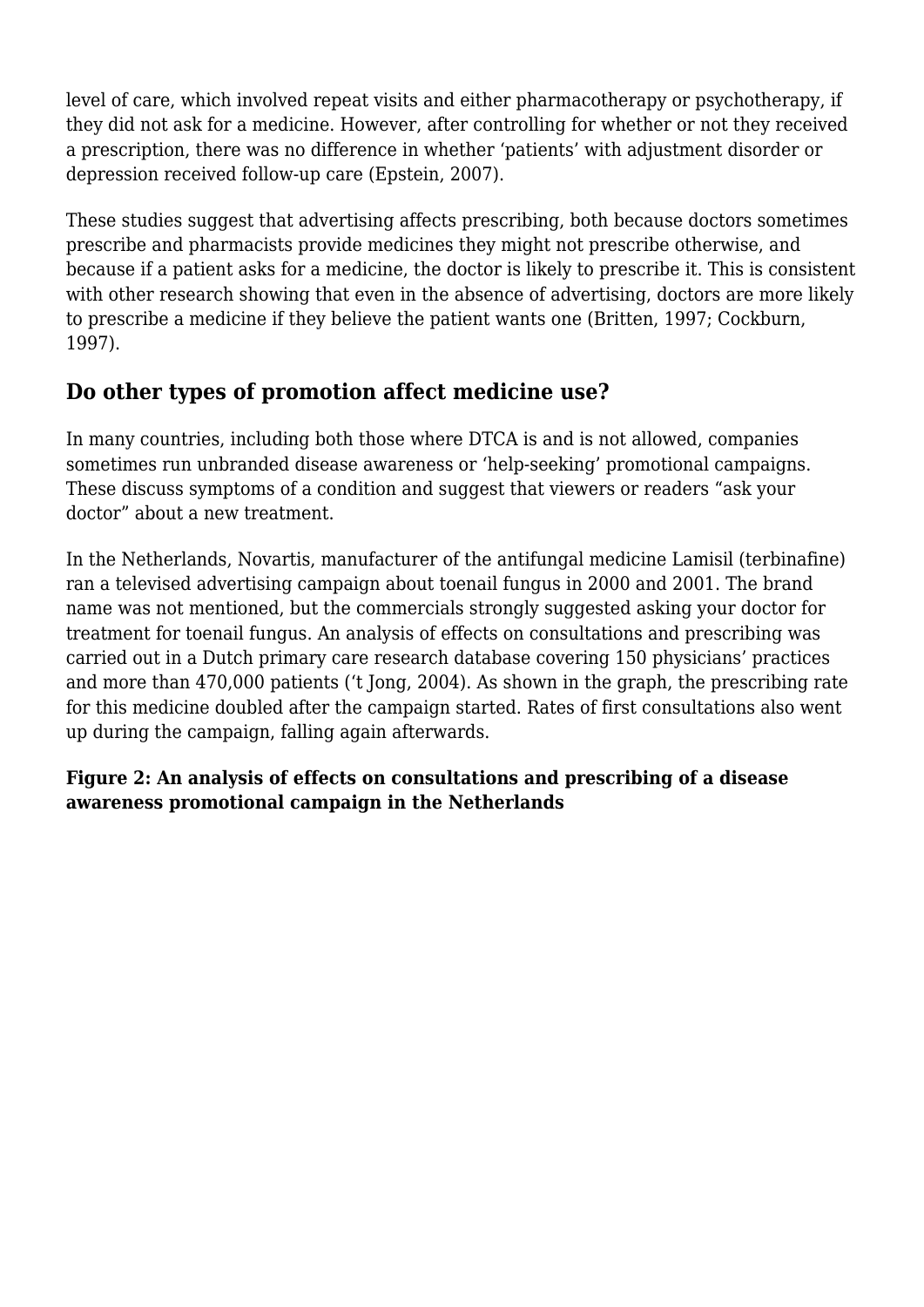

(Source: 't Jong, GW et al., 2004)

The authors of this study raised concerns about the effects of these advertisements on the workload of family doctors. They felt that the time spent with patients with this minor and mainly cosmetic condition took time away from patients with more serious health problems. There are two other concerns. This is an expensive treatment of limited long-term effectiveness. In a large randomised, controlled trial, only 25% of patients were completely cured at 18 months (Warshaw, 2005). Additionally, there is a rare but serious risk of liver toxicity ('t Jong, 2004).

In an earlier US study, Basara (1996) also found that an unbranded advertising campaign for Imitrex (sumatriptan) a migraine medicine, led to more prescriptions. These analyses show that even when a brand name is not mentioned, companies can successfully promote sales of a prescription medicine through advertising that tells the public to go to their doctor to seek treatment.

Since 2005, Australian disease awareness advertisements can legally direct viewers to branded Internet advertising. This provision was introduced within a bilateral trade agreement with the US (Australian Govt., DFAT, 2006). As of mid-2007, the effect of this change on attitudes to medicines, medicine use, health or costs has not been studied.

#### **Figure 3: Canadian 'toe-tag' advertisement, funded by the manufacturer of a leading cholesterol-lowering medicine**

*Fear of death used to sell a medicine – even with no brand name mentioned*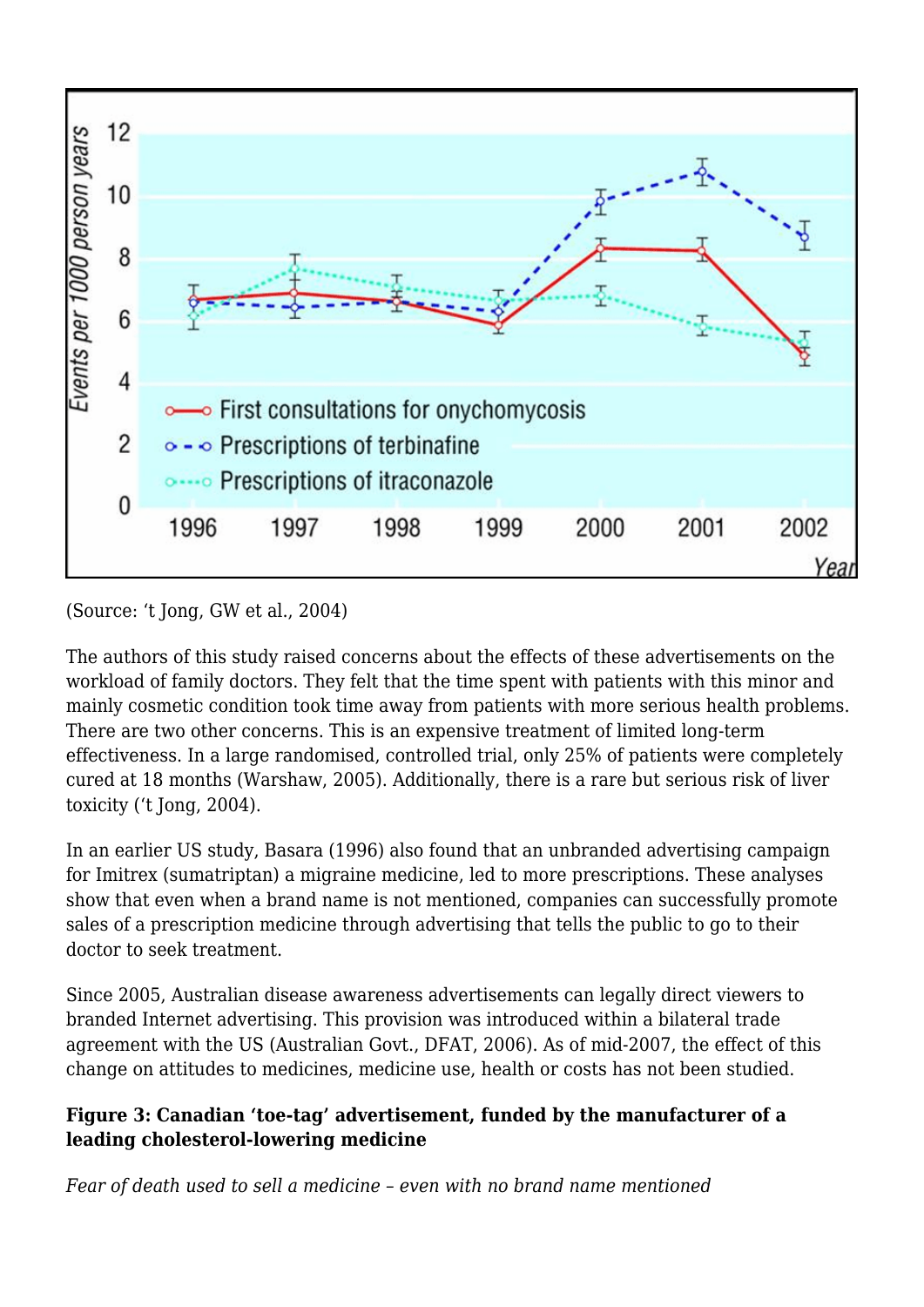World Health Organization staff raised concerns in a letter to the UK journal T*he Lancet* about a *disease awareness* advertising campaign in France promoting cholesterol testing, by the manufacturer of a leading brand, Lipitor (atorvastatin) (Quick, 2003). Print advertisements showed the tagged toe of a corpse. The image below is from a similar Canadian campaign by the same company. The authors of *The Lancet* letter believed that the advertisements could cause undue anxiety, failed to convey the importance of other risk factors for heart disease, such as smoking, obesity or a sedentary lifestyle, and "*contained misleading statements and omissions likely to induce medically unjustifiable drug use or to give rise to undue risk*s."



(Advertisement from: [http://www.health-heart.org/final\\_exam.jpg](http://www.health-heart.org/final_exam.jpg))

### **How well does advertising inform the public about available medicines?**

Advertised medicines are mainly new, expensive treatments for regular or intermittent longterm use among large population groups. Cheaper, generic, off-patent medicines are rarely, if ever, advertised to the public.

One of the main claims made for medicines' advertising is that it informs the public about the newest available medicines. This is true. What is debatable is whether promoting widespread use of these newest medicines is beneficial. When it comes to medicines, newer is not necessarily better. Companies spent more than US\$800 million advertising just five medicines to the US public in 2004 (see Table 1). None were 'breakthrough' medicines meeting important previously unmet health needs. For example, Nexium (esomeprazole) – the medicine with the top advertising budget in 2004 – is simply one of the two enantiomers or isomers of the racemic mixture which makes up omeprazole, a medicine for which less costly generic equivalents are available. (An enantiomer or isomer of a chemical compound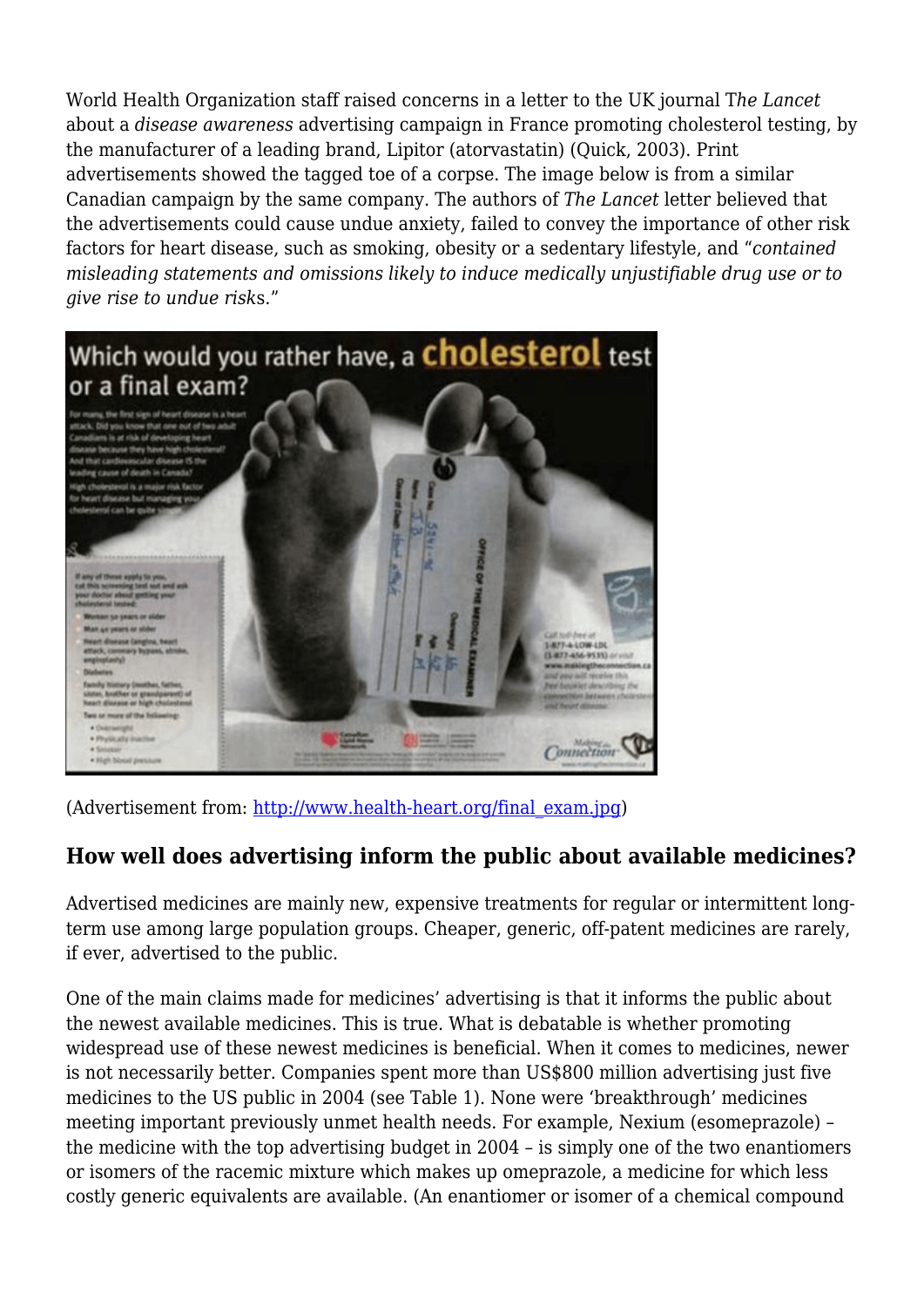has the same molecular formula but a different structural configuration in space.) Refining the isomer allowed separate patenting, but unsurprisingly Nexium (esomeprazole) is no more effective than omeprazole at equivalent doses (Therapeutics Initiative, 2002).

Table 1: Five top medicines by US DTCA spending January – November 2004

| <b>Medicine</b>                       | <b>Indication</b>                | <b>Spending (US\$ millions)</b> |
|---------------------------------------|----------------------------------|---------------------------------|
| Nexium (esomeprazole) Ulcer/reflux    |                                  | \$226.0                         |
| Crestor (rosuvastatin) Lipid lowering |                                  | \$193.2                         |
| Cialis (tadalafil)                    | Impotence                        | \$152.6                         |
| Levitra (vardenafil)                  | Impotence                        | \$142.0                         |
| Zelnorm (tegaserod)                   | Irritable bowel syndrome \$122.0 |                                 |
| Total - top 5                         |                                  | \$835.8                         |

(Source: Arnold, 2005)

Of the four other medicines in Table 1, three have been subject to safety advisories, and one, Zelnorm (tegaserod) was withdrawn from the US market in March 2007 due to increased risks of heart attack, angina and stroke (US FDA, 2007). There is evidence of greater risks of rhabdomyolysis, a muscle-wasting disorder, with Crestor (rosuvastatin) than other medicines in the class (Public Citizen, 2003). Cialis (tadalafil) and Levitra (vardenafil) are similar to Viagra (sildenafil) and all can cause visual abnormalities (US FDA, 2005).

The choice to intensively advertise a specific brand is a marketing decision, based on the likely return on investment (Arnold, 2005). It is not a public health decision. In these examples, prescriptions stimulated by intensive advertising may not be the best answer for individual patients, either because a more cost-effective or safer alternative exists or because a non-drug solution might be a better option, especially for mild problems.

There is some evidence that people who are exposed to more advertising for medicines for conditions that are affected by lifestyle are less likely to pursue healthy activities. Iizuka and Zhe Jin (2005) compared results of a national US health survey with advertising spending for medicines for diabetes, high cholesterol, obesity and hypertension. They found that when there was more advertising for medicines for these conditions, people were less likely to report that they had regular, moderate exercise. This is consistent with a content analysis of US television advertising, which found that none of the advertisements portrayed lifestyle change as an alternative to taking the product and 18% conveyed the message that lifestyle change was insufficient (Frosch, 2007).

Box 1: Advertising of the arthritis medicine Vioxx (rofecoxib)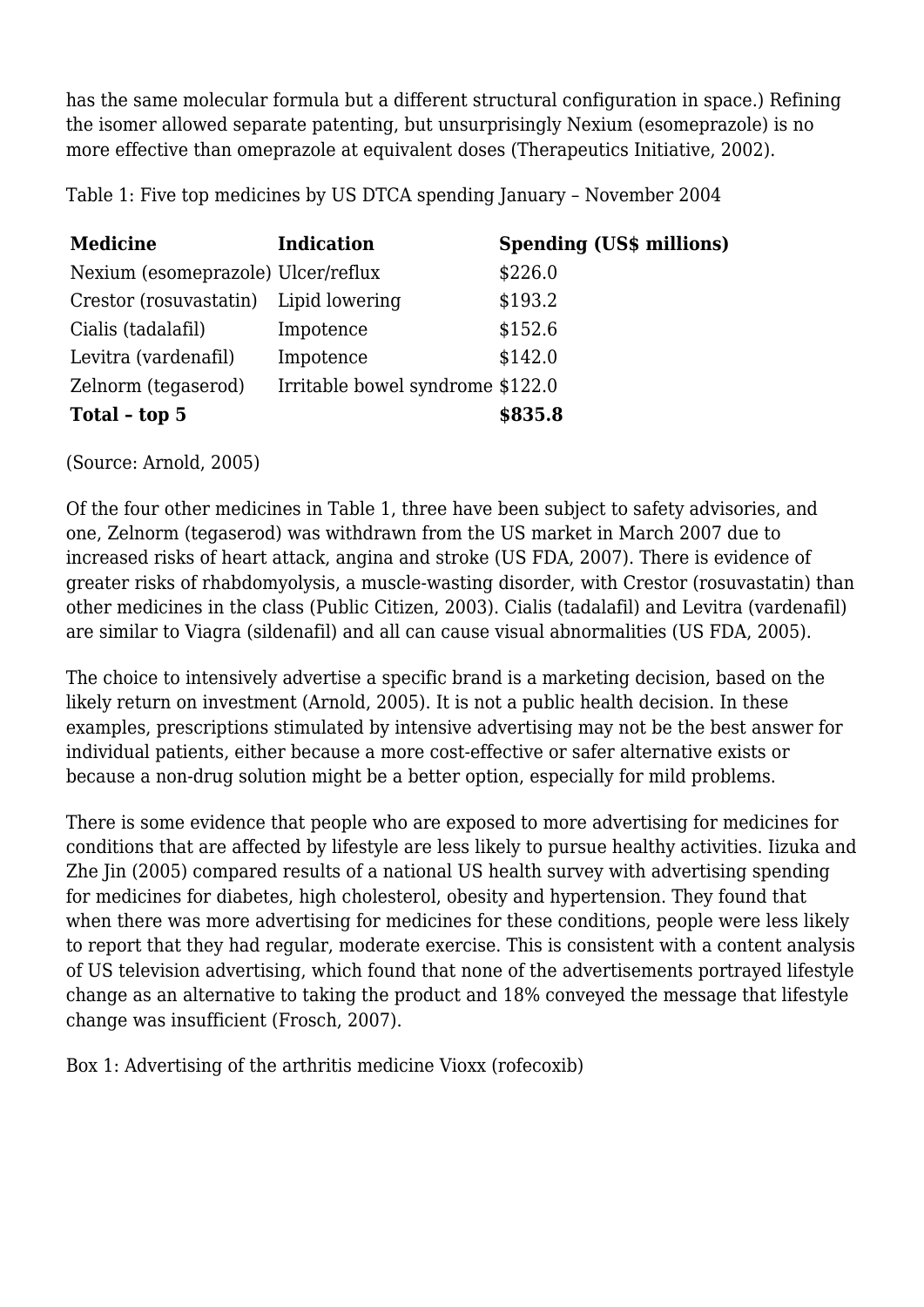Between 1999 and 2004, one of the most heavily advertised medicines was Vioxx(rofecoxib), an arthritis treatment. The medicine's manufacturer, Merck, spent more than US\$550 million advertising this product to the US public (Topol, 2004). In 2000, more was spent on advertisements for Vioxx (rofecoxib) than on Pepsi-Cola advertisements (Findlay, 2001). Over 80 million people took the medicine worldwide. It was withdrawn from the market in 2004 when it was found to increase the risk of heart attacks and strokes.

On the basis of clinical trial findings and population patterns of use, senior US Food and Drug Administration (FDA) official David Graham estimated that between 88,000 and 140,000 extra heart attacks in the US were due to the use of Vioxx (rofecoxib) (Graham, 2005). Merck's intensive advertising of this medicine is controversial not only because of the evidence of serious harm, but because the first major study to show an increased risk of heart attacks, the VIGOR trial, was published in late 2000, four years before advertising stopped (Bombardier, 2000).

Although Vioxx (rofecoxib) is the highest profile medicine to feature in DTCA and later be withdrawn for safety reasons, it was not the first or the last. Other examples include the cholesterol-lowering medicine Baycol (cerivastatin), the diabetes medicine Rezulin (troglitazone) and the irritable bowel syndrome medicine for women Zelnorm (tegaserod).

#### **Figure 4. Advertisement for Vioxx**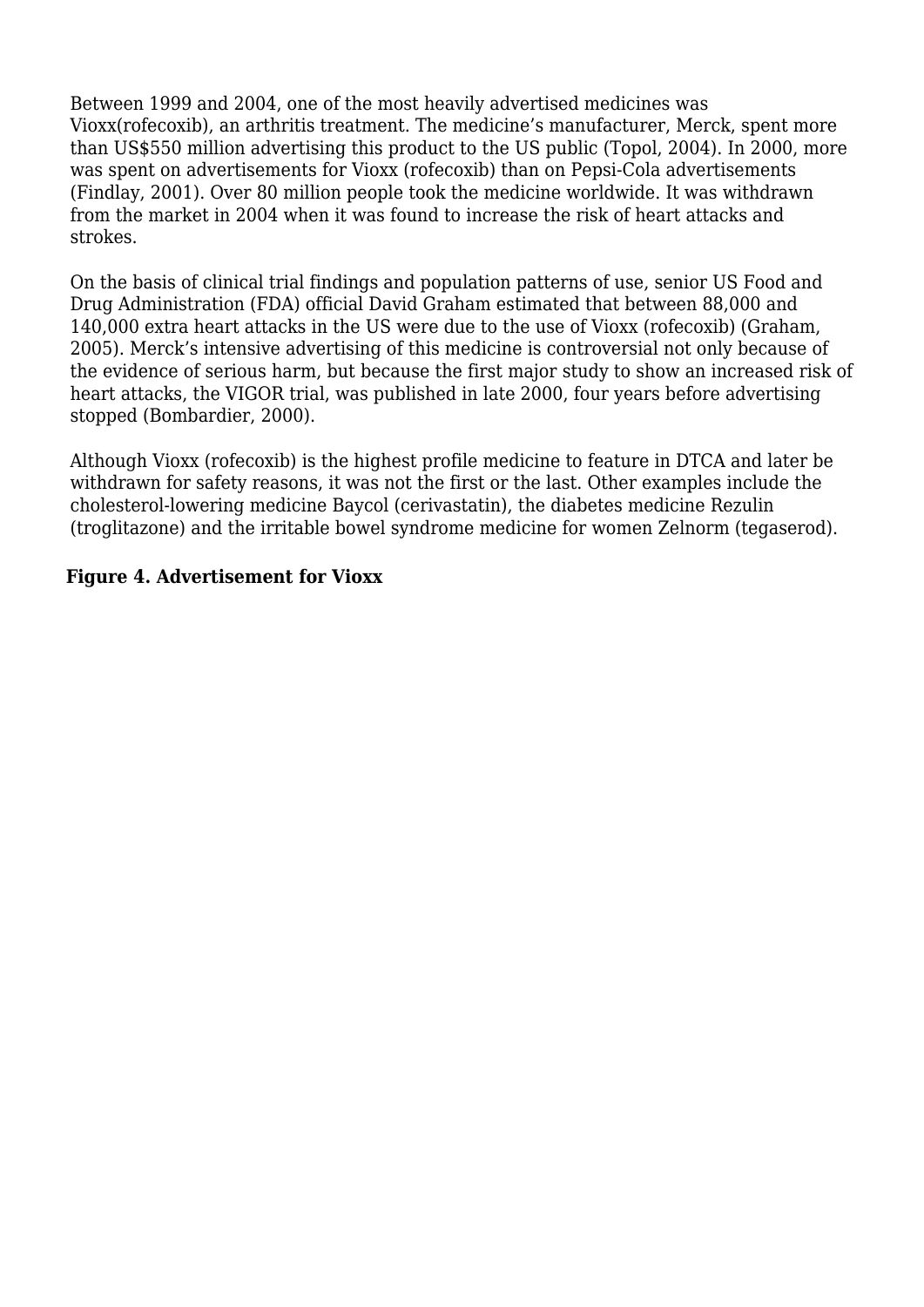

This is a 2002 US magazine advertisement for rofecoxib (Vioxx) [The](#page--1-0) woman featured in the photo is Dorothy Hamill, who won an Olympic gold medal in 1976.

(Advertisement from: [www.todaysseniorsnetwork.com](http://www.todaysseniorsnetwork.com))

### **Making 'newer' seem 'better'**

Advertising campaigns are usually most intensive in the first few years of a medicine's marketing life. This is also when less is known about a medicine's rare or longer-term effects. An analysis of all medicines approved in the US between 1975 and 1999 found that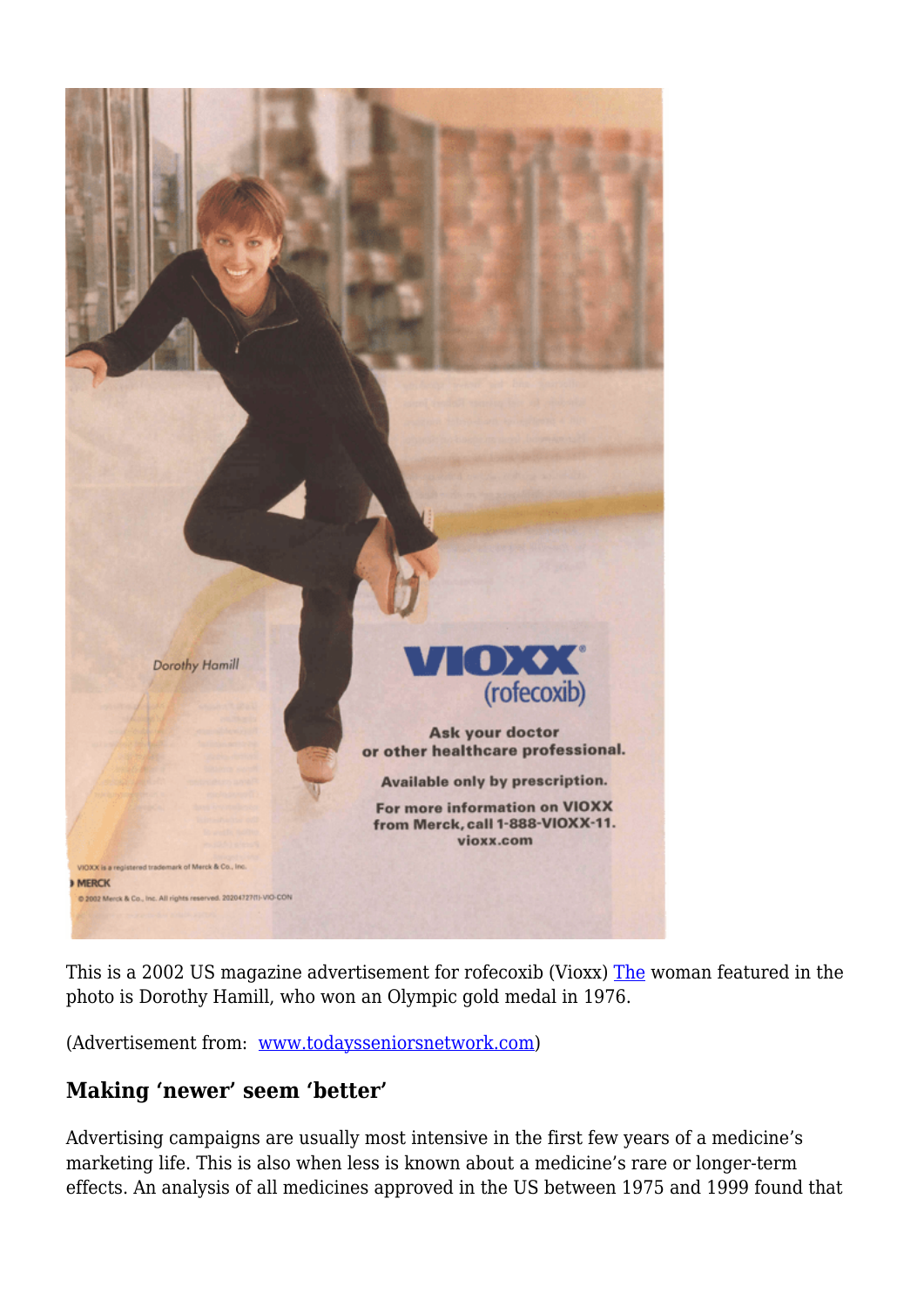half of medicine safety withdrawals occurred within the first two years a medicine was marketed (Lasser, 2002). In total, one in five new medicines received 'black box' safety warnings or was withdrawn because of serious risks.

There is good reason to be cautious in prescribing or using a new medicine when an acceptable treatment is already available. The implied message in advertising is very different, however. Frosch and colleagues' (2007) content analysis of television advertising in the US found that more than half – 58% – presented the medicine as a breakthrough.

### **Education or marketing?**

How well does advertising inform the public about medicines' benefits, risks and contribution to therapy? In 2000, US researchers published an analysis of more than 300 magazine advertisements published over ten years for the presence or absence of key information needed for informed treatment choice (Bell, 2000). They found that the name and indication (approved use) of the medicine were almost always stated but other necessary information was often missing:

- 90% failed to state the likelihood of treatment success;
- 80% made no mention of other helpful activities, like diet or exercise;
- 70% did not mention causes or risk factors for the treated condition;
- 70% failed to mention any other possible treatments;
- 60% omitted any information as to how the medicine works.

The authors did not examine the accuracy, completeness or relevance of information that was provided, only whether it was present or absent.

#### **Figure 5. Advertisement for a sleeping pill**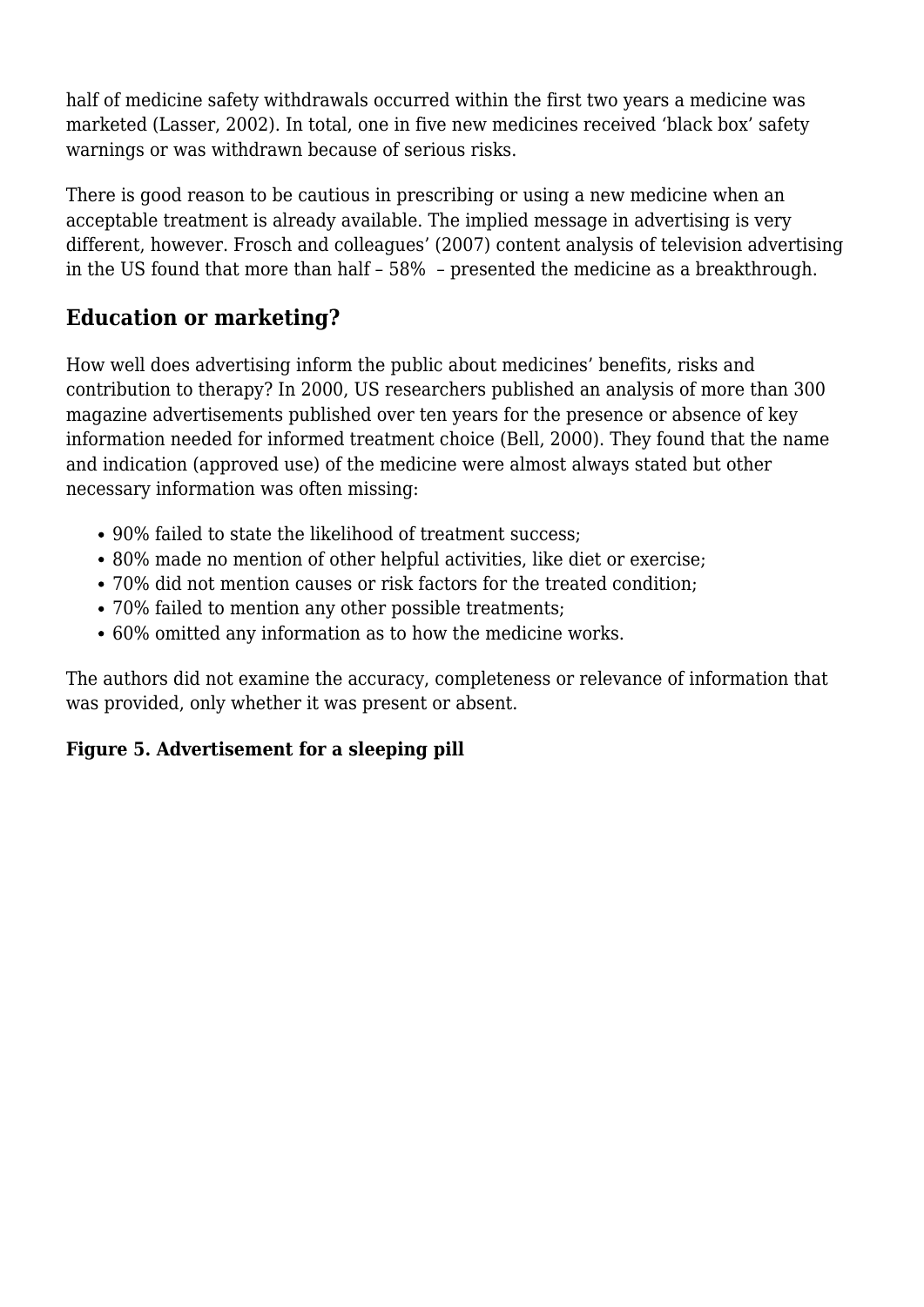

This is an advertisement for the sleeping pill Ambien CR (zolpidem), offering a free trial of the medicine, which is, in fact, a drug of dependency. When considering the educational merits of this advertisement, one should ask what it says about the likelihood of treatment success (proportion of people helped and/or how much more sleep they get); other helpful activities; causes or risk factors for insomnia; any other possible treatments; or how the medicine works.

(Advertisement from *Good Housekeeping* magazine, April, 2007.)

### **Financial incentives to use a specific medicine**

Another study of US magazine advertisements appearing in ten consumer magazines over a one-year period found that nearly 9 out of 10 "*described the benefits of a medication in vague, qualitative terms*" and failed to provide any evidence to support claims (Woloshin, 2001). Nearly one-quarter offered financial incentives to use the medicine, such as free trial offers. In a survey of 263 older Americans in the state of Kansas, many of whom were lowincome, nearly half said that they would phone a number listed in an advertisement if a discount coupon or free sample was offered (Marinac, 2004). In contrast, without the mention of a discount, only 1 in 9 believed they would make the phone call. The WHO *Ethical Criteria for Medicinal Drug Promotion* recommend against the use of financial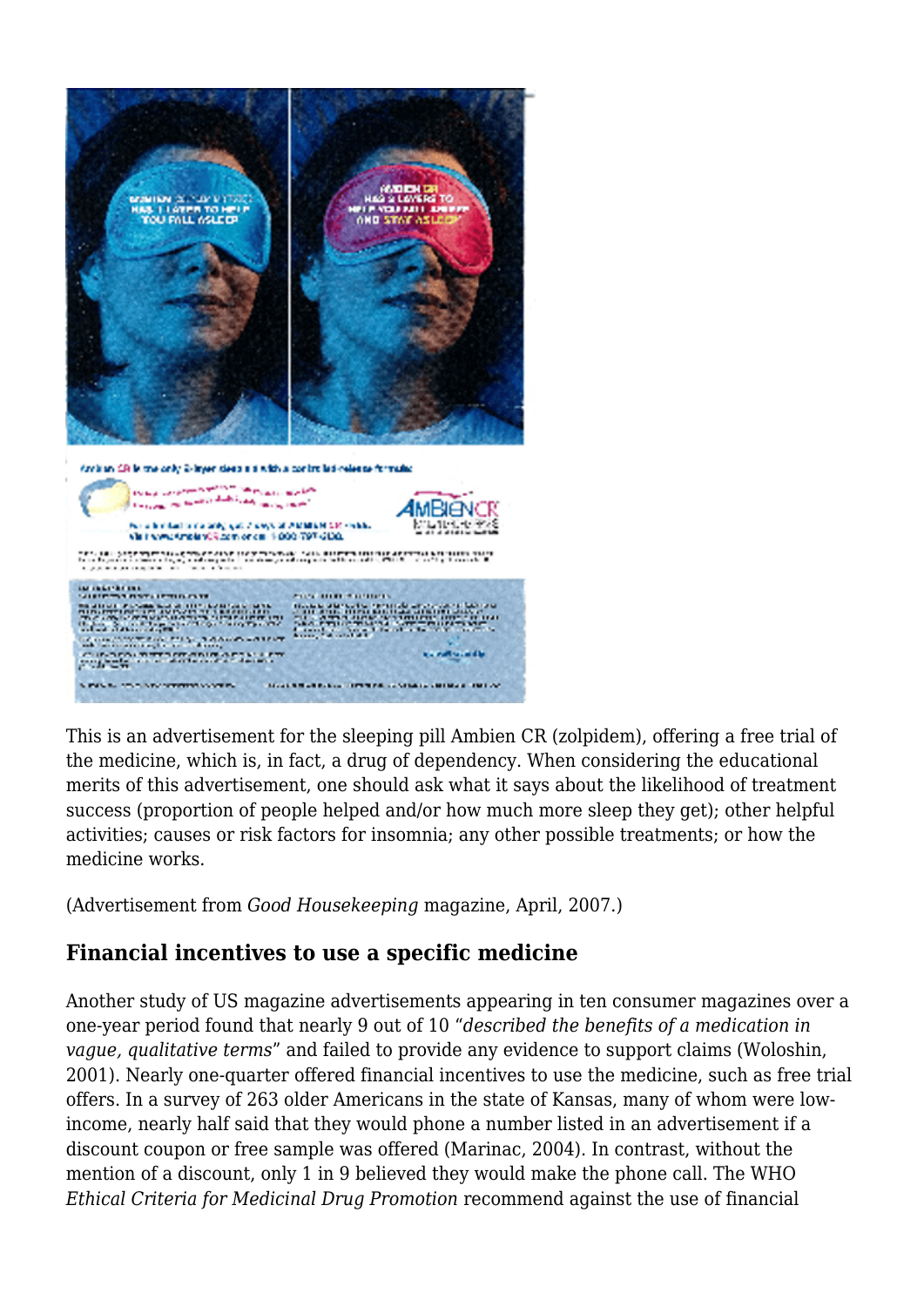incentives to influence prescribing decisions (WHO, 1988).

### **Effects on health-care costs**

In 2000, over 95% of spending on advertising was on 50 medicines. Nearly one-third of total US retail prescription medicine costs went toward these 50 brands, or US\$41 billion. These same medicines were responsible for more than half of the increase in retail spending between 1999 and 2000 (Findlay, 2001).





(Source: Findlay, 2001)

# **Unrealistic public understanding of safeguards**

In two national US FDA surveys of public attitudes and responses to advertising, more than a quarter of consumers thought that only the safest medicines could be advertised to the public (Aikin, 2004). In a California survey, 4 out of 10 people thought only completely safe medicines could be advertised on television (Bell, 1999). Neither statement was true: Any licensed medicine may be advertised to the public. These survey findings suggest that a considerable minority of people mistakenly believe that they are better protected by regulation than is the case.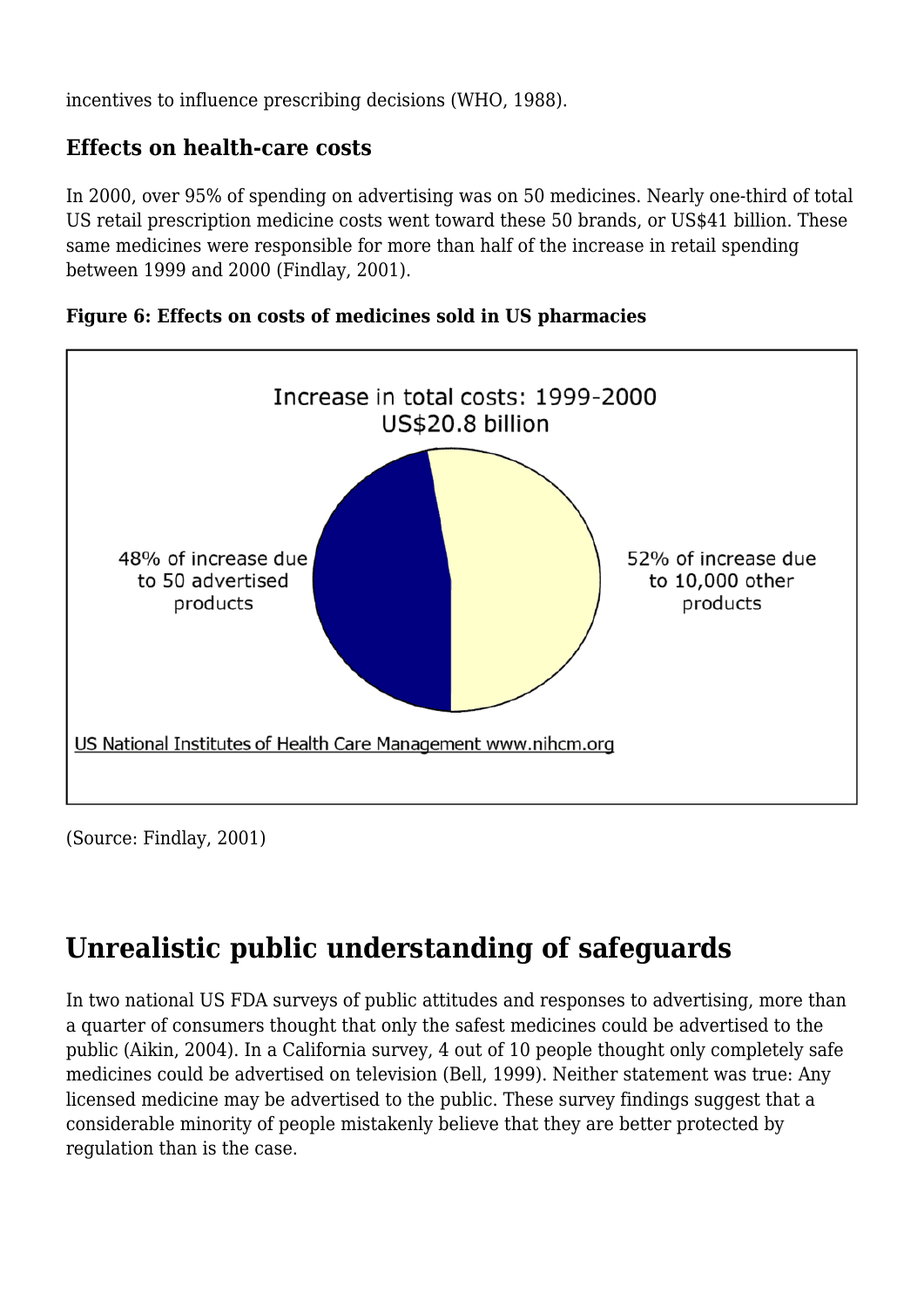### **What is left out is as important as what is said**

Whether it occurs in an environment where advertising of prescription medicines is legal or in the form of unbranded promotional messages where advertising is illegal, certain messages – and certain omissions – can be expected from pharmaceutical advertising. The main messages are that a person's problem is likely to be serious and that a new medicine exists that can help. The images of treatment success usually suggest that the medicine works 100% of the time. Efficacy is thus oversold. In contrast, known and unknown risks and harms are generally omitted or minimised.

Where people see pharmaceutical advertisements on television each day, they hear the message repeatedly to "ask your doctor" for a new medicine that may help you. They also get the message, again and again, that a medicine may be a solution to their problems. Even if a person does not consciously think that there is 'a pill for every ill', seeing the message every day can lead to a shift in their understanding of medicines.

### **Does DTCA affect the doctor-patient relationship?**

The messages in advertising are sometimes inconsistent with a doctor's recommendations for treatment. As one New Zealand doctor explains, this can create disharmony: "*I find that it [advertising] can be a nuisance as it creates doubts in patients' minds about the efficacy of the medication they may already be on.*" (Toop, 2003).

Another New Zealand physician, responding to the same survey, believes that sometimes advertising can lead to frustrations and other times it can result in a useful discussion:

*"Although I always resist DTCA generated requests to initiate or change medications, these patients simply go to another practitioner (in the same practice!), who gives them anything they ask for. I spend a great deal of time explaining the evidence-based option, the nondrug-based options and the options that will lead to better outcomes at lower doses. I don't know why I waste my breath! …Very rarely DTC-generated consultations to switch from brown to pink to red inhalers have alerted me to existing poor compliance/poor inhaler technique and even more rarely, the patient has taken on board the messages about improving technique and compliance." (Anon., in Toop, 2003).*

In a California survey, patients were asked how they would react if their physician refused to prescribe a DTCA medicine they requested (Bell, 1999). Nearly half said they would feel disappointed, one-quarter would try to change the physician's mind and one-quarter would go to another doctor for a prescription.

### **How should health professionals respond to patient requests for advertised medicines?**

If a patient is convinced that an advertised medicine may help him or her, especially with a problem that has been difficult to treat, it can be tempting to simply 'give it a try'. This is the path of least resistance: The patient has what he or she wants, the health professional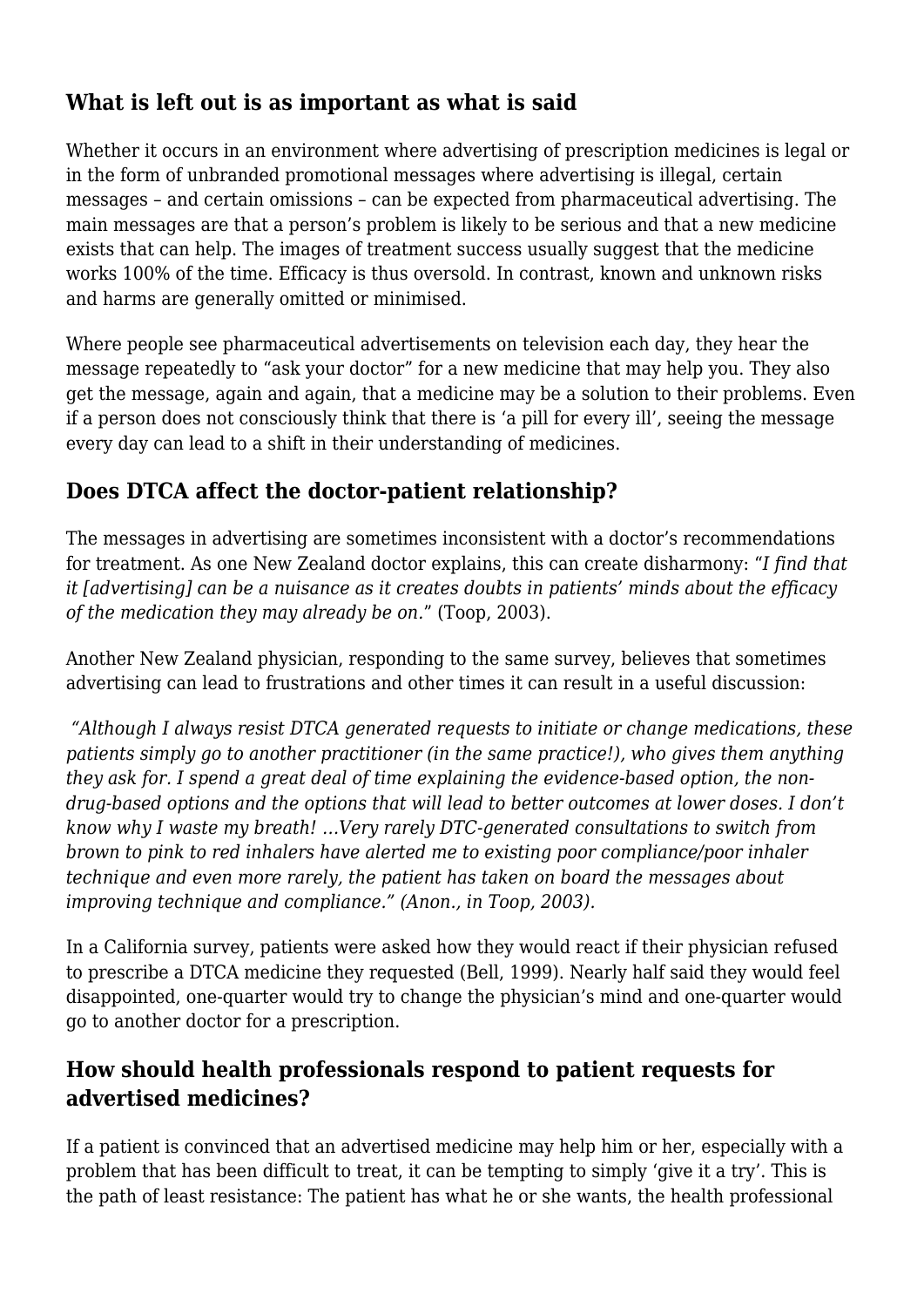has listened and has appeared to be helpful.

It is important to remember that some medicines are classified as prescription-only because they have greater potential for harm than other medicines. Writing a prescription is one of the most potentially dangerous things physicians do. The patient's request may be based on incomplete and misleading information and a misunderstanding of the likely effectiveness and safety of the medicine or how it compares to alternatives. If you prescribe a medicine, you are legally responsible for the prescribing decision.

A New Zealand physician comments: *"Patients feel their drug is inferior to the one on TV. Patients with asthma now all want Symbicort® even though a long acting ß-agonist (is) not indicated for them."* (Toop, 2003). Not long afterwards, a systematic review of studies of long-acting ß-agonist showed an increase in asthma mortality (Salpeter, 2006). In some cases, doing what patients want may mean providing them with inferior care – an unnecessarily risky treatment. You may not always have the information on hand that allows you to know whether a medicine would or would not be useful for a specific patient. You can take the time to look up additional information before coming to a decision.

When advertisements blur the line between normal life and a medical problem needing treatment this is called medicalisation or *disease mongering* (Moynihan, 2002). Some patients may request an advertised medicine when they do not have a health problem requiring treatment.

Shifting the conversation back to the patient and the problem they are experiencing is a good technique for dealing with patient requests for advertised medicines. It is important to discuss the range of treatments available and how this advertised medicine compares to others as well as the outcome with no treatment.

Another strategy is to point out the pharmaceutical company motivation in advertising. A person who asks for an advertised medicine may be much more skeptical of other forms of consumer advertising. In some cases, they may have been convinced by indirect or disguised advertising. Where it is available, direct patients to reliable information sources (see Chapter 8 for additional information).

#### **Box 2: Responding to patients' requests for advertised medicines**

#### **Suggestions on how to respond to requests:**

- Shift the discussion away from the medicine to the patient and his or her symptoms;
- Determine the diagnosis, if there is one and whether a medicine is needed;

– Explain the range of drug and non-drug treatments, including the likely outcome with no treatment;

– If treatment is needed, explain your recommendation for treatment; if it is not needed, explain why not;

- Explore the beliefs that have led to the request;
- Discuss the role of pharmaceutical advertisers;
- Refer to reliable information sources.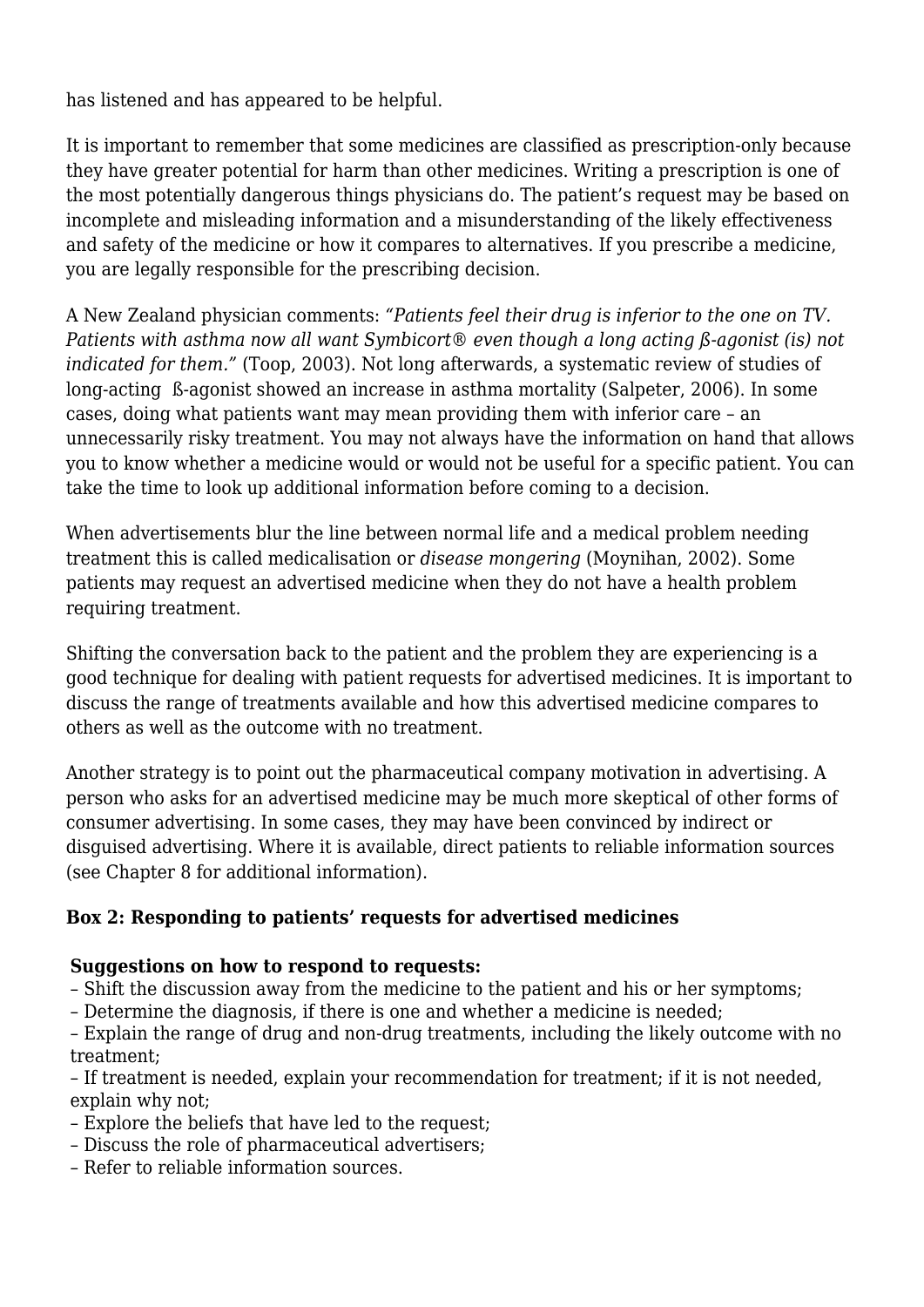# **Conclusion**

Advertising of medicines directly to consumers strikes at the heart of interactions between patients and health professionals. At its worst, it turns the patient-doctor or patientpharmacist relationship into a 'health consumer-provider' interaction, the means to obtain a desired brand. This can distract both patients and professionals and lead to unnecessary friction. In many countries, there is strong pressure from the pharmaceutical and advertising industries and media to introduce DTCA of prescription medicines. The motivation for this is clear: Advertising is very effective at stimulating sales and increasing profits by driving the consultation in a particular direction. From a public health perspective, however, there is little rationale for emotive advertising, with its promise of an easy, magical solution in the form of a glittery brand.

A person who is facing a health problem or is anxious about a family member needs to know what the available treatment options are, the pros and cons of each, including when treatment is not needed. This type of information cannot be provided by industry advertising, which primarily aims to sell a product.

In Europe, a struggle for legalisation for advertising of prescription medicines to the public ended in a resounding defeat for industry in 2002. This has now been followed by a secondwave attempt at introduction in 2006 and 2007 (Brown, 2007). This time, the 'A' word, 'advertising', goes unmentioned, and instead the discussion is of 'medicines information' provided by pharmaceutical companies about their products, including within publicprivate-partnerships. The problem with this scenario is essentially one of disguised product promotion. More independent, comparative, consumer health information is clearly needed. The pharmaceutical industry is equally clearly unable to provide this whilst fulfilling its primary duty to its shareholders.

Health professionals may find themselves affected by medicines advertising not only at a professional level in their interactions with patients, but also as citizens. DTCA of prescription medicines is highly profitable, and commercial versus public health struggles over its introduction are likely to continue. Increasingly, even where this advertising is illegal, forms of product promotion that skirt the boundaries of the law – and beyond – are also becoming more and more common. This includes commercial messages that may exaggerate disease risks (Moynihan, 2002). It can be a challenge to maintain a shared understanding of when treatment is and is not needed, and which of a range of available treatments is most appropriate. Both frank discussions with patients and public access to independent appraisals of the scientific evidence on the effectiveness and safety of medicines are part of the solution. The other part of the solution is likely to be political and regulatory.

### **Student exercises**

1. **Role play of a patient-physician interaction in which a patient requests a medicine**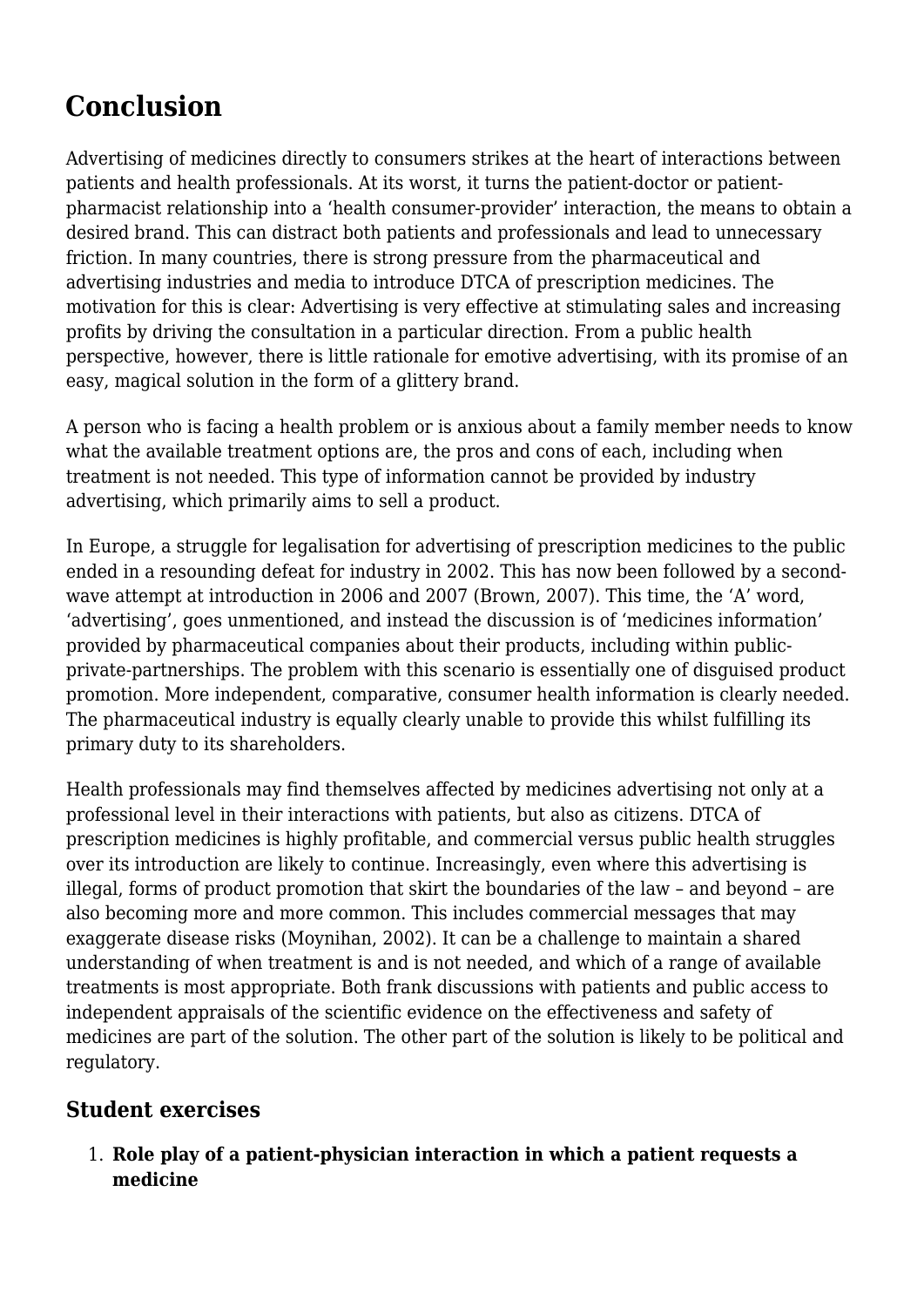This is a consultation in which a woman in her mid-twenties presents and requests (forcefully) that you prescribe a new weight loss pill for her. She has read about this amazing breakthrough product in a magazine and also watched it discussed on television. Apparently it has only been available in this country for a few months and some of her friends say it is great. The patient has a body mass index (BMI) of 28 and is very keen to reduce her weight for an upcoming social function (she is getting married in six weeks and wishes to go down two dress sizes to fit into her mother's wedding dress). She takes an oral contraceptive and smokes ten cigarettes per day. Her blood pressure is 135/85 and there is a family history of hypertension.

The medicine requested, like many slimming pills, is known to raise blood pressure and pulse in some people, and has been associated with strokes and one or two unexplained deaths and unusual psychiatric symptoms. Despite having been on the market for less than three years, it has been prescribed to many hundreds of thousands of patients worldwide and the manufacturers steadfastly claim it is safe. Short-term studies of efficacy in obese patients show a modest improvement of a few kilos over diet and exercise alone after several months of treatment. There are no published long-term safety studies.

Debrief as a group on the issues such a consultation poses. What strategies can the group collectively suggest to manage these issues?

**Critical appraisal of an advertisement and comparison with independent information**

**Figure 7. A US advertisement for the medicine Aricept (donepezil) for Alzheimer's disease.**



(Advertisement from *Woman's Day* magazine, 17 June 2003.)

- Look at the image, headlines and text.
- List the main messages in the advertisement.
- What is implied about beneficial and harmful effects? About seeking care? About the role of medicinal treatment in Alzheimer's disease?
- List positive and negative aspects of the message in the advertisement.
- How do you think the doctor-patient relationship might be affected?

Compare the information in this advertisement to an independent assessment of donepezil and of medicines for Alzheimer's disease. How does the message in the advertisement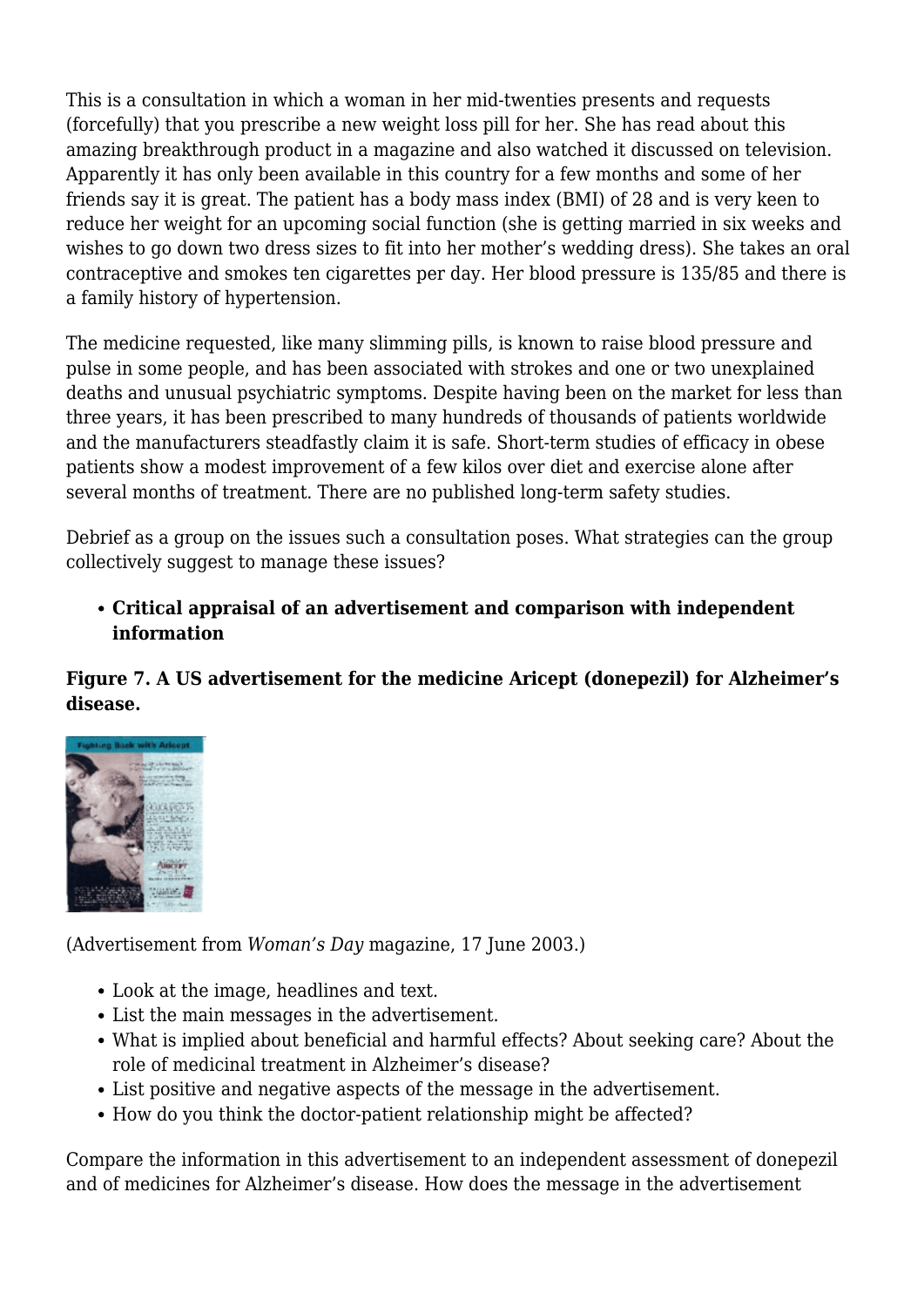compare with this evaluation of the clinical trial evidence on its effects?

Go back to your list of positive and negative aspects of the advertising message:

- Having seen an evaluation of the scientific evidence on the medicine's effects, do you have any additional comments?
- How accurately does this advertisement convey that evidence?
- What is present?
- What is missing?

#### **3. Analysis of advertising messages about a health condition and pharmaceutical treatment**

#### **Figure 8. An advertisement for Zoloft (sertraline) for depression**

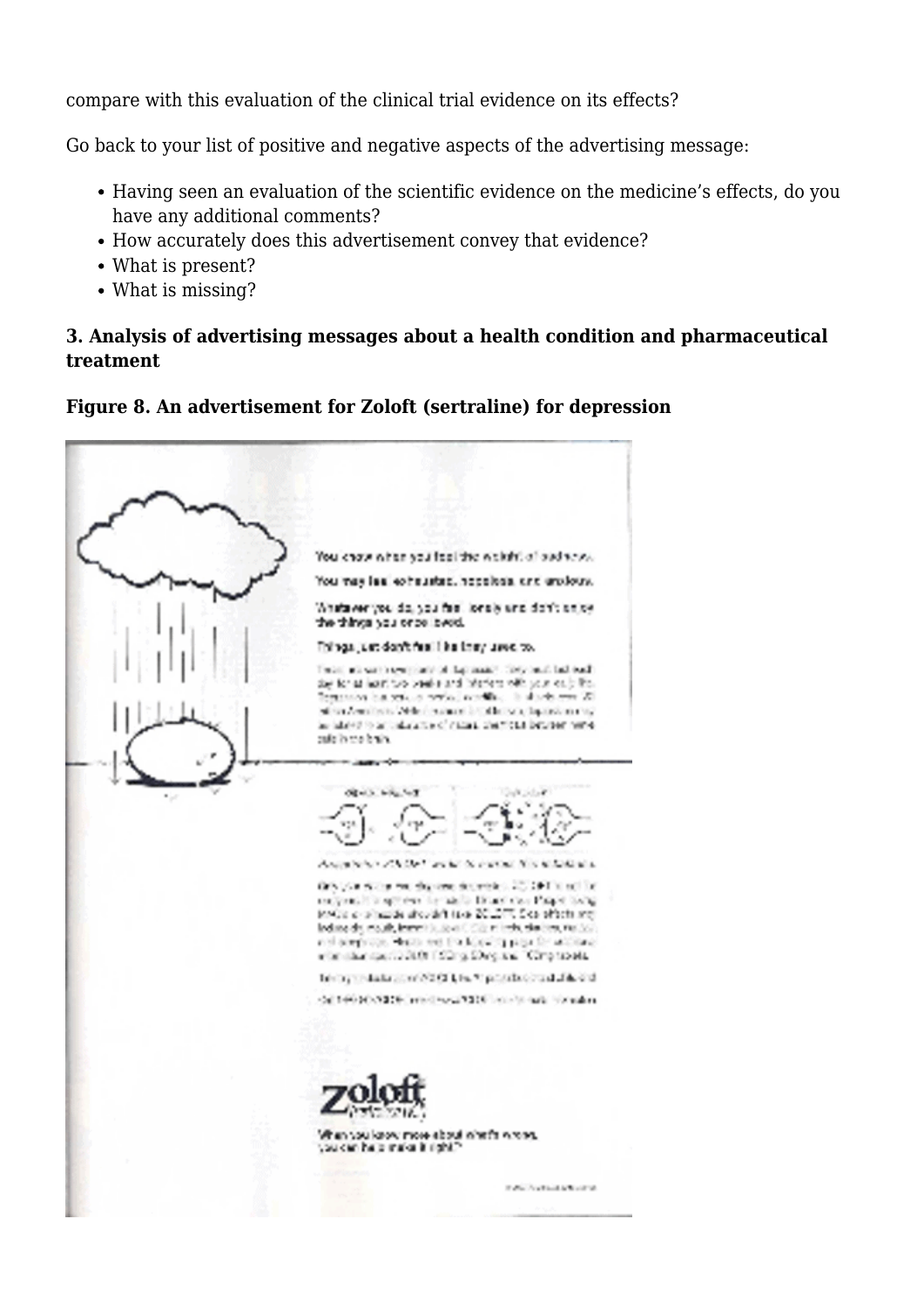(Advertisement from *Shape* magazine, August, 2004. )

- What is its main message about depression?
- Is self-diagnosis encouraged? Explain the basis for your answer.
- Does the advertisement allow the reader to distinguish from distress in reaction to life problems and a diagnosis of depression?
- What is implied about the rate of treatment success?
- Why is the reader told he or she should try this rather than another treatment?
- Does it suggest any alternatives to pharmacotherapy?

### **References**

Aikin KJ, Swasy JL, Braman AC (2004). Patient and physician attitudes and behaviors associated with DTC promotion of prescription drugs – summary of FDA survey research results*.* US Dept of Health and Human Services, Food and Drug Administration. Center for Drug Evaluation and Research. 19 November

(<http://www.fda.gov/cder/ddmac/Final%20Report/FRFinalExSu1119042.pdf>, accessed 17 April 2009).

Anon. (2005). L'année 2004 du médicament: Innovation en panne et prises de risques. *La revue Prescrire*, 258:139-148.

Arnold M (2005). Changing channels. *Medical Marketing and Media,* 40(4):34-39.

Australian Government. Department of Foreign Affairs and Trade (2006). Australia-United States Free Trade Agreement. Annex 2-C Pharmaceuticals.

Basara LR (1996). The impact of a direct-to-consumer prescription medication advertising campaign on new prescription volume. Drug Information Journal; 30(3):715-729.

Bell RA, Wilkes MS, Kravitz RL (2000). The educational value of consumer-targeted prescription drug print advertising. *Journal of Family Practice*, 49(12):1092-1098.

Bombardier C, Laine L, Reicin A et al. (2000). For the VIGOR Study Group. Comparison of upper gastrointestinal toxicity of rofecoxib and naproxen in patients with rheumatoid arthritis. *New England Journal of Medicine*; 343:1520-1528.

Britten N, Ukoumunne O (1997). The influence of patients' hopes of receiving a prescription on doctors' perceptions and the decision to prescribe: a questionnaire survey. *British Medical Journal*, 315:1506-1510.

Brown H (2007). Sweetening the pill. *British Medical Journal*, Mar; 334:664-666.

Cockburn J, Pit S (1997). Prescribing behaviour in clinical practice: Patients' expectations and doctors' perceptions of patients' expectations – a questionnaire study. *British Medical Journal*, 315:520-523.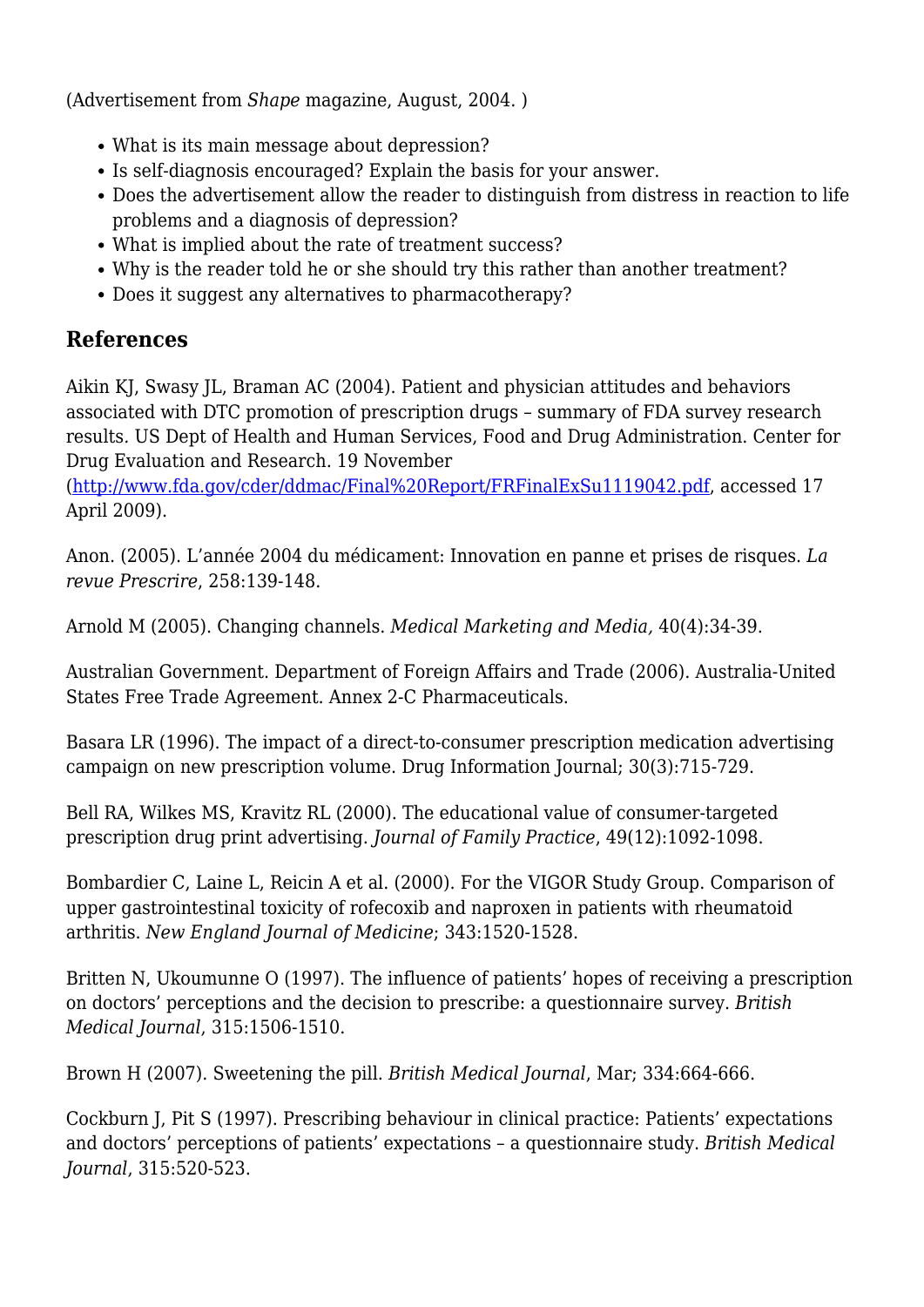Epstein RM, Shields CG, Franks P et al. (2007). Exploring and validating patient concerns: relation to prescribing for depression. *Annals of Family Medicine*, 5:21-28.

Findlay S (2001). Prescription drugs and mass media advertising. Washington D.C., National Institute of Health Care Management. September (http:/[/www.nihcm.org/publications/prescription\\_drugs,](http://www.nihcm.org/publications/prescription_drugs) accessed 17 April 2009).

 Frosch DL, Krueger PM, Hornik RC et al. (2007). Creating demand for prescription drugs: a content analysis of television direct-to-consumer advertising. *Annals of Family Medicine*, 5:6-13.

Graham DJ, Campen D, Hui R et al. (2005). Risk of acute myocardial infarction and sudden cardiac death in patients treated with cyclo-oxygenase 2 selective and non-selective nonsteroidal anti-inflammatory drugs: nested case-control study. *Lancet*, 365:475-481.

Hansen RA. Schommer JC, Cline RR et al. (2005).The association of consumer cost-sharing and direct-to-consumer advertising with prescription drugs. *Research in Social and Administrative Pharmacy*, 1:139-157.

Heinrich J (2002). US Prescription Drugs. FDA Oversight of direct-to-consumer advertising has limitations. Report to Congressional Requesters. US General Accounting Office. GAO-03-177. October.

Iizuka T, Zhe Jin G (2005). Drug advertising and health habit. National Bureau of Economic Research Working Paper Series 11770 [\(http://www.nber.org/papers/w11770,](http://www.nber.org/papers/w11770) accessed 17 April 2009).

't Jong GW, Stricker BHC, Sturkenboom MCJM (2004). Marketing in the lay media and prescriptions of terbinafine in primary care: Dutch cohort study. *British Medical Journal*, 328:931.

Kravitz RL, Epstein RM, Feldman MD et al. (2005). Influence of patients' requests for directto-consumer advertised antidepressants: a randomised controlled trial. *Journal of the American Medical Association,* 293:1995-2002.

Lasser KE, Allen PD, Woolhandler SJ et al. (2002). Timing of new black box warnings and withdrawals for prescription medications. *Journal of the American Medical Association*, 287:2215-20.

Marinac JS, Godfrey LA, Buchinger C et al. (2004). Attitudes of older Americans toward direct-to-consumer advertising: predictors of impact. *Drug Information Journal*. 38(3):301-311.

Mintzes B (1998). *Blurring the boundaries: new trends in drug promotion*. Health Action International (HAI-Europe), Amsterdam (http://[www.haiweb.org](http://www.haiweb.org), accessed 17 April 2009).

Mintzes B, Barer ML, Kravitz RL et al. (2003). How does direct-to-consumer advertising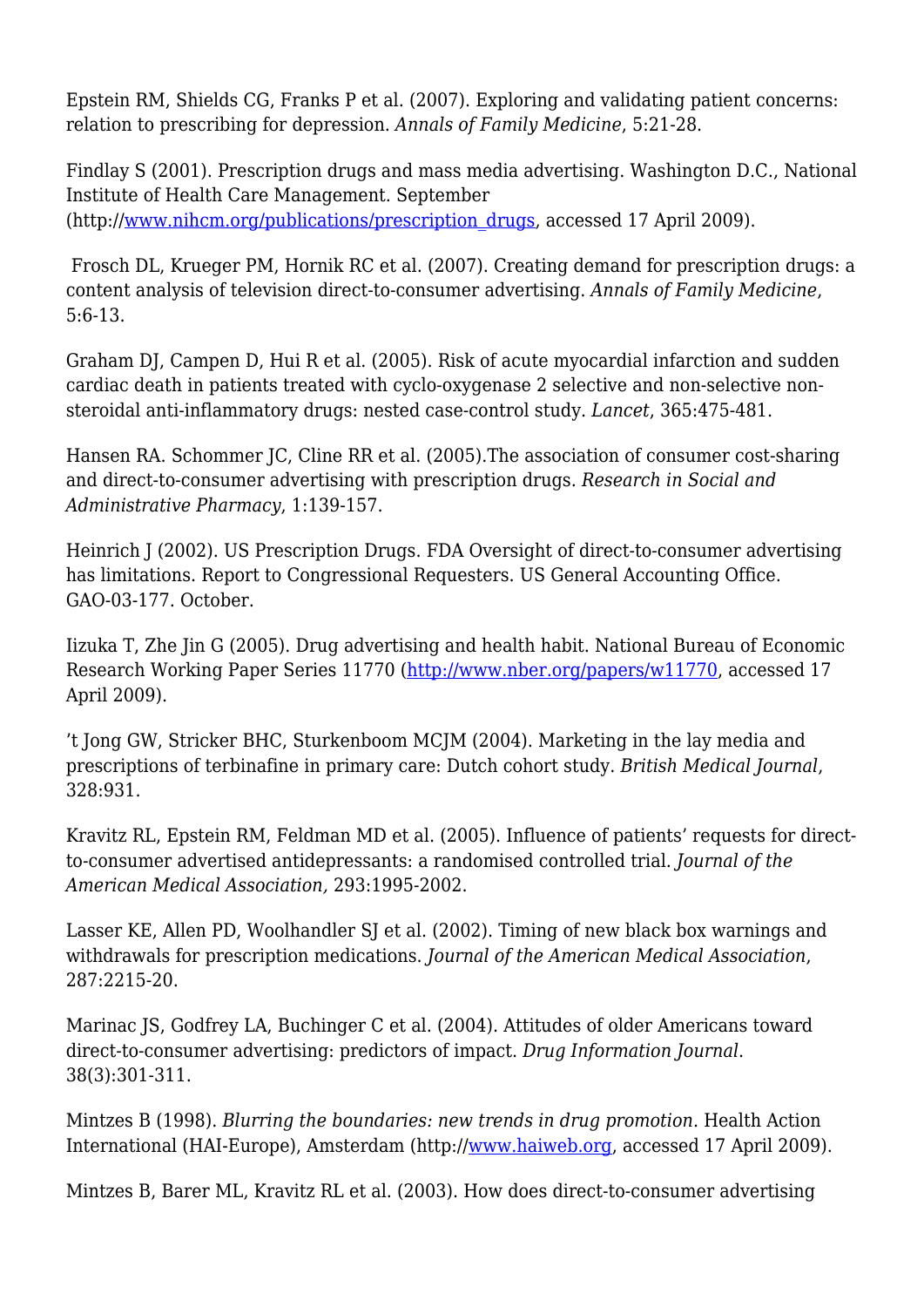(DTCA) affect prescribing? A survey in primary care environments with and without legal DTCA. *Canadian Medical Association Journal*, 169:405-412.

Moynihan R, Heath I, Henry D (2002). Selling sickness: the pharmaceutical industry and disease-mongering. *British Medical Journal*, 324:886-891.

Public Citizen Health Research Group (2003). Do not use! Rosuvastatin (Crestor) – a new but more dangerous cholesterol lowering 'statin' drug. *Worst Pills Best Pills Newsletter*, October 2003 [\(http://www.worstpills.org/public/crestor.cfm](http://www.worstpills.org/public/crestor.cfm), accessed 17 April 2009).

Quick J, Hogerzeil HV, Rágo L et al. (2003). Ensuring ethical drug promotion – whose responsibility? *Lancet*, 362:747.

Salpeter SR, Buckley NS, Ormiston TM et al. (2006). Meta-analysis: Effect of long-acting beta-agonists on severe asthma exacerbations and asthma-related deaths. *Annals of Internal Medicine*, 144:904-12.

Therapeutics Initiative (2002). Dosingle stereoisomer drugs provide value? *Therapeutics Letter* 45; June-September 2002 [\(http://www.ti.ubc.ca/pages/letter45.htm](http://www.ti.ubc.ca/pages/letter45.htm), accessed 17 April 2009).

Toop L, Richards D, Dowell T et al. (2003). Direct-to-consumer advertising of prescription drugs in New Zealand: For health or for profit. Report to the Minister of Health supporting the case for a ban on DTCA. Christchurch, University of Otago, February 2003.

Topol EJ (2004). Failing the public health – rofecoxib, Merck and the FDA. *New England Journal of Medicine*, 351:1707-1709.

US Food and Drug Administration (2005). CDER. Patient Information Sheet Vardenafil hydrochloride (marketed as Levitra) ([http://www.fda.gov/cder/drug/InfoSheets/patient/vardenafilPIS.htm,](http://www.fda.gov/cder/drug/InfoSheets/patient/vardenafilPIS.htm) accessed 17 April 2009).

US Food and Drug Administration (2007). FDA Public Health Advisory. Tegaserod maleate (marketed as Zelnorm). March 30 (<http://www.fda.gov/cder/drug/advisory/tegaserod.htm>, 17 April 2009).

Warshaw E, Fett DD, Bloomfield H et al. (2005). Pulse versus continuous terbinafine for onychomycosis: A randomized, double-blind, controlled trial. *Journal of the American Academy of Dermatology*, 53(4):578-584.

Woloshin S, Schwartz LM, Tremmel J et al. (2001). Direct-to-consumer advertisements for prescription drugs: what are Americans being sold? *Lancet,* 358:1141-46.

World Health Organization (1988). Ethical criteria for medicinal drug promotion. Geneva, WHO.